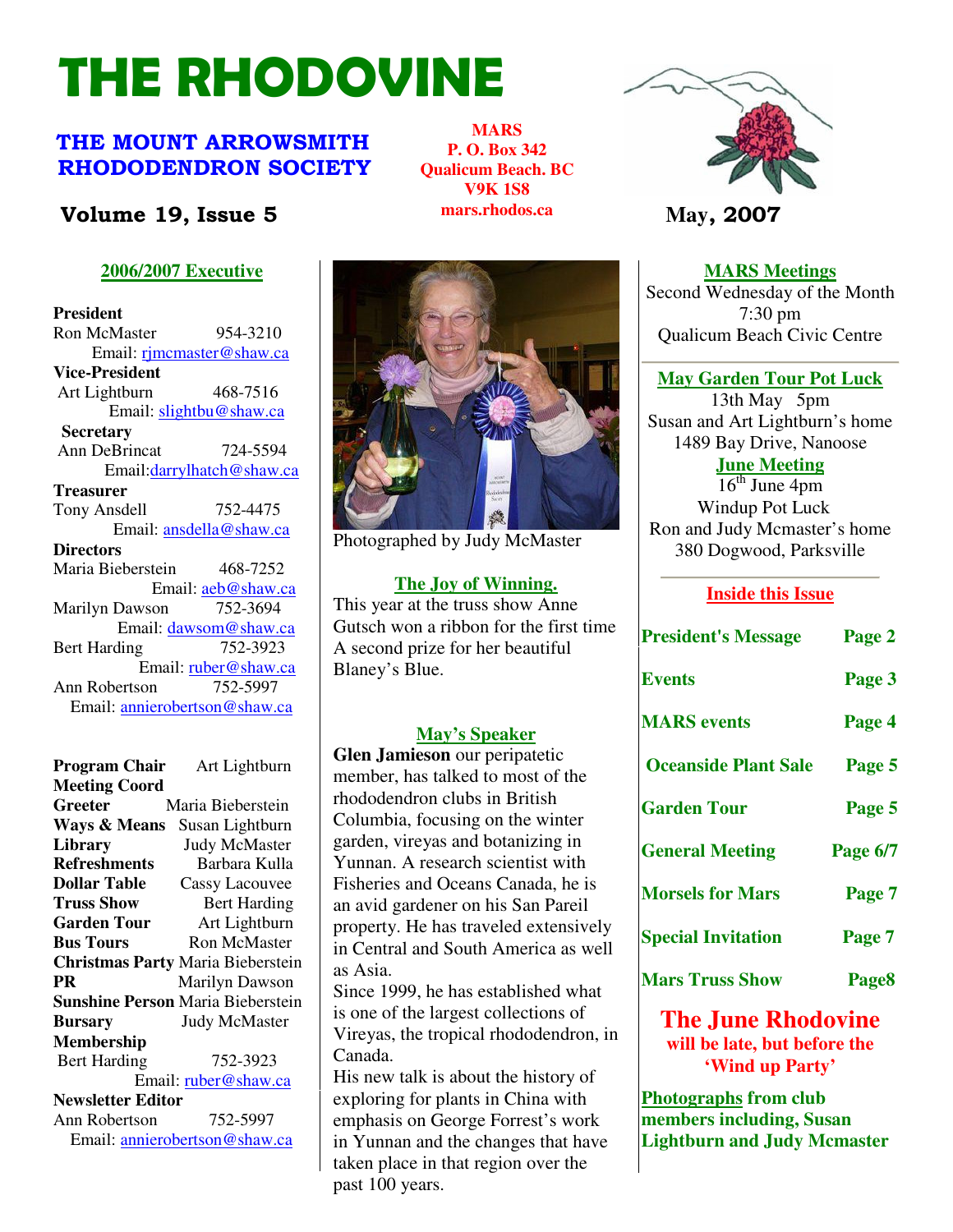**Volume 19, Issue 5 The Rhodovine Page 2** 

### **President's Message**

This will be my last president's message as the members of our new executive assume their 2007/2008 positions as of our June wind-up.

When I was first asked to run as Vice President, I was somewhat reluctant because I felt I did not know enough about rhododendrons to be able to contribute. But I am glad I did accept the nomination because it gave me the opportunity to continue to learn about gardening, rhododendrons in particular, probably more quickly than if I had not joined the executive of our group. I certainly have become acquainted with a lot of very knowledgeable "rhodoholics" who are never intimidating with their knowledge, but always prepared to help if you have a question. I have learned that gardeners are among the most generous of any group I have ever met. I am still not an expert, of course, but I feel very comfortable about growing rhododendrons and, in particular, with buying them, which Judy feels is somewhat compulsive on my part.

These last two years as president have been very gratifying because we have had excellent teams for every activity and lots of volunteer help, without which our organization cannot be successful. Every activity has exceeded our expectations. I feel privileged to have served on the executive of such a group.

MARS has the second largest number of members in the ARS District #1. I think this speaks well for how we are perceived in the community. Most organizations are having difficultly maintaining their membership these days, but if we have fun at what we do (and we certainly have fun), and if we continue to be successful at our activities, our membership should continue to grow.

Thanks to everyone for their support. We have a particularly strong executive coming in for 2007/2008 and we will continue to be successful and to be perceived as a quality organization that adds value to the community.

Ron





3 Beautiful Trusses entered into our show Photographed by Susan Lightburn



R.a**ugustinii VG**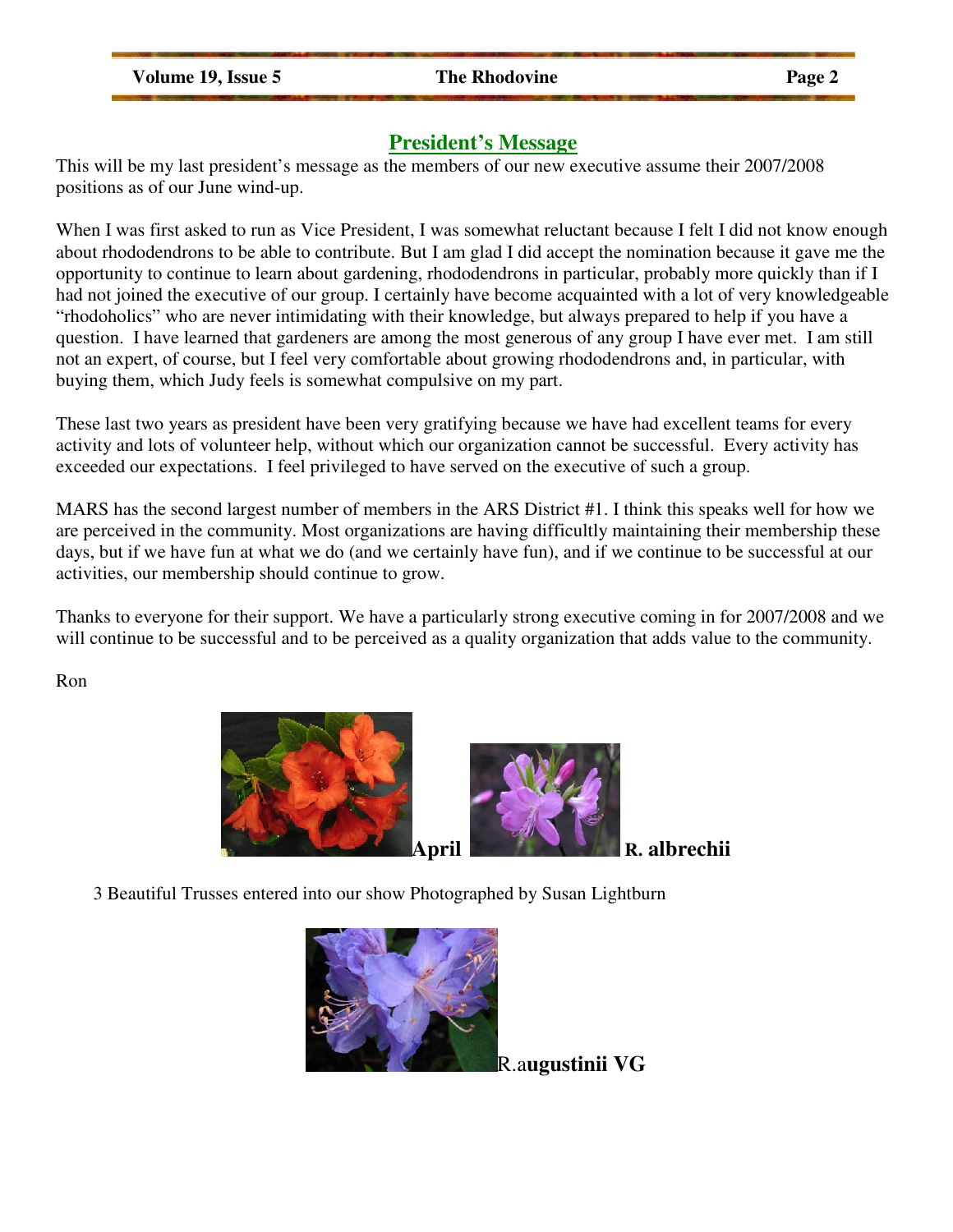Volume 19, Issue 5 The Rhodovine Page 3

### **EVENTS**

### **The Seventh Annual George Fraser Day & Heritage Fair**

### **Ucluelet, BC Saturday, May 26, 2007**

### **10:30 AM: Welcome Ceremony**

◦ George Fraser Memorial Park - across from Village Green at Main Street & Fraser Lane

- In the Presence of Her Honour, The Honourable Iona Campagnolo, Lieutenant Governor of BC
	- Introduction of Her Honour, the Honourable Iona Campagnolo
	- Her Honour's Remarks: 'Heritage in Small Coastal Communities'
	- Scottish Fiddling & Piping Highland Dancers First Nations Dancers
- Garden Planting of Fraser hybrids by Her Honour, Children and Other Citizens of the Community

### **11:30 AM-12:30 PM: Interpretive Walking Tour**

 ◦ Enjoy a stroll with Her Honour that begins on Fraser Lane to view heritage gardens where George Fraser lived and planted his heaven on earth

◦ Quick stop en route for a "Uniquely Ukee" Greeting at the Village Square Shops

### **12:30 PM – 4:00 PM: Heritage Fair**

◦ U.A.C. Hall at 1510 Peninsula Rd.-Doors open at 12:00 Noon-Admission-\$2.00

◦ 12:30 pm-1:30 pm: Welcome Remarks ◦ Lunch & Refreshments ◦ Silent Auction Commences

Guest Speakers ◦ Presentations to Her Honour

Historical Displays \* Old Time Fiddlers \* Silent Auction \* Door Prizes, Featuring a New Book by Bill Dale -

 'George Fraser's Rhododendrons'Jigs/Reels on George Fraser's Fiddle \* Scottish Music & Poetry Plant Sale and More**… Milner Gardens Membership Offer**

Geoff Ball of Milner Gardens will attend our May meeting and sell memberships for Milner Gardens to our members at a discounted amount of \$15.00 for a single membership and \$25.00 for a family membership. This will be a one time only offer and only those members of MARS that are in attendance at the May 8/07 meeting will be able to purchase the memberships at these discounted prices.

### **Master Gardener Sessions**.

| Sat. | May 5    | <b>Qualicum Bay Nursery, 2975 Becque Rd. Q. Bay</b><br>Arrowsmith Greenhouses, 2880 Alberni Hwy., QB<br>Cannor Nursery, 609 E Island Hwy., PK.<br>Kendor Nursery, (Pond Day) 792 W Island Hwy., PK. | $10:00$ am $- 2:00$ pm<br>$10:00$ am $-4:00$ pm<br>$10:00$ am $-4:00$ pm<br>$10:00$ am $-3:00$ pm |
|------|----------|-----------------------------------------------------------------------------------------------------------------------------------------------------------------------------------------------------|---------------------------------------------------------------------------------------------------|
| Fri. | May 11   | Buckerfield's, 587 Alberni Highway, PK.                                                                                                                                                             | $11:00$ am $-3:00$ pm                                                                             |
| Sat. | May 12   | Arrowsmith Greenhouses, 2880 Alberni Hwy., QB<br>Cannor Nursery, 609 E Island Hwy., PK.                                                                                                             | $10:00$ am $-4:00$ pm<br>$10:00$ am $-4:00$ pm                                                    |
| Sat. | May $19$ | Arrowsmith Greenhouses, 2880 Alberni Hwy., QB<br>Cannor Nursery, 609 E Island Hwy., PK.                                                                                                             | $10:00$ am $-4:00$ pm<br>$10:00$ am $-4:00$ pm                                                    |
| Sat. | May 26   | Arrowsmith Greenhouses, 2880 Alberni Hwy., QB<br>Cannor Nursery, 609 E Island Hwy., PK.<br>Great Gardens Naturally, Rec. Ctr., 644 Memorial, QB                                                     | $10:00$ am $-4:00$ pm<br>$10:00$ am $-4:00$ pm<br>$9:00 \text{ am} - 1:00 \text{ pm}$             |

**Sat.** June 2 **Arrowsmith Greenhouses**, 2880 Alberni Hwy., QB 10:00 am - 4:00 pm

**Urban Greenery Nursery** Garden Club members are invited to visit our nursery between 10 - 4 on Saturday June 9<sup>th</sup> for our first ever Garden Club Day. Please wear your t-shirts, pins, and bring your garden club membership card. We will have draws, special discounts on our 'Sheenas Best' product line and any one plant at **½ price!** Urban Greenery specializes in organic solutions and products for the garden. We have a unique selection of quality, healthy, and sometimes unusual perennials , shrubs, gifts for the garden including glass art, wrought iron planters, and Italian pottery. Directions: As you approach Port Alberni stay to the right, precede down highway #4 past Starbucks and further down Tim Horton's. Then on your right you will see a Chevron gas station, this is Elizabeth street, turn right and we are on the left, look for the 1913 yellow house. 4632 Elizabeth Street Port Alberni BC V9Y 6L7 Tel #724 2942 www.urbangreenery.com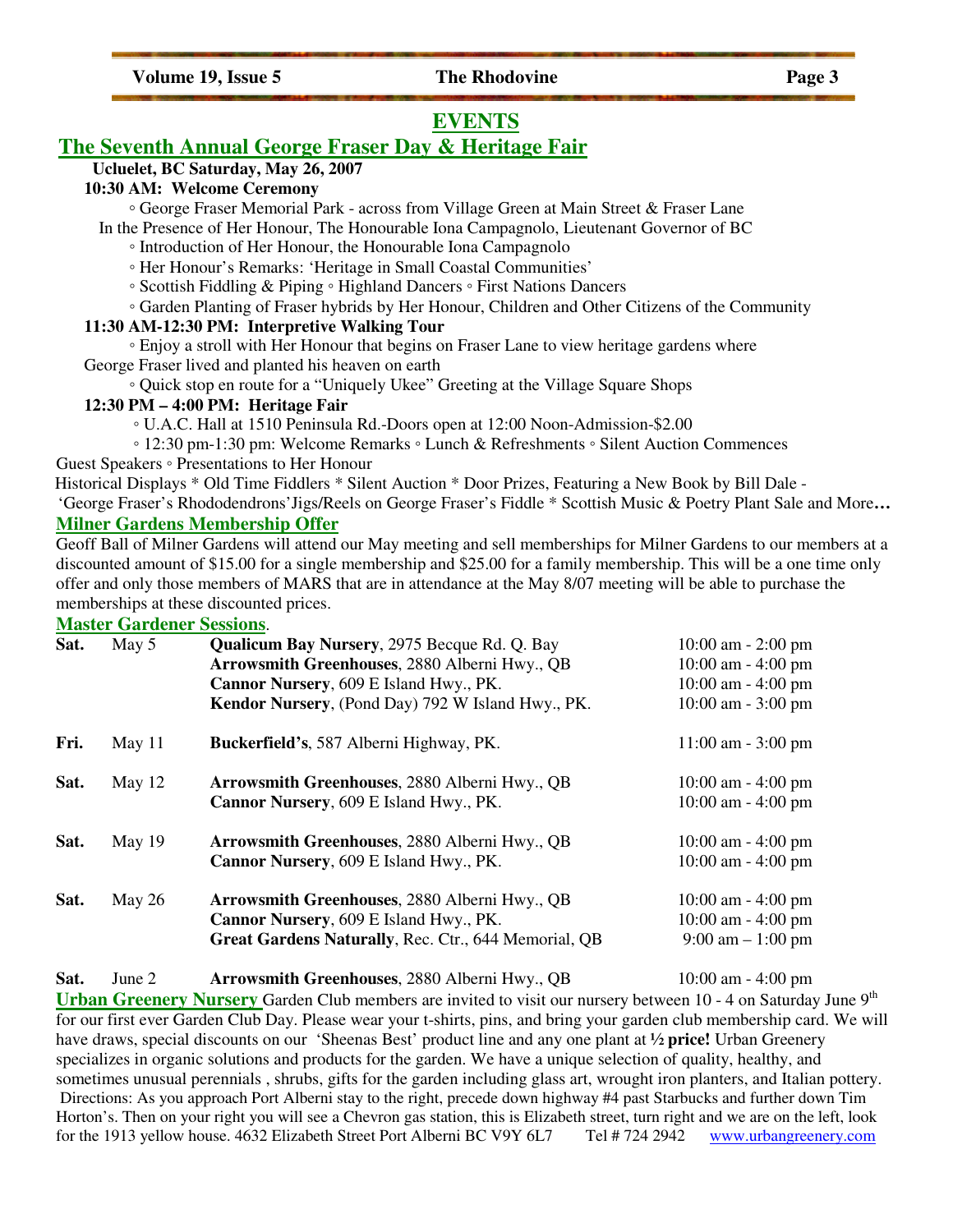### **Volume 19, Issue 5 The Rhodovine Page 4**

### **Oceanside Plant Sale**

Hear are some of the hard workers having fun and making money at the same time. Ron, Marilyn, Barbara & Judy.



**MARS Success at Coombs**

Only 10 MARS gardens contributed plants to the Oceanside Plant Sale at Coombs on April 28 and 29, but there was such a wealth of material, Barbara Kulla and her helpers were almost sold out by the end of the first day. Sunday a few more plants were added to the mix and by the end of the day the sale produced \$792.90 for MARS. As well, the group sold 20 tickets for the Garden Tour. The sale was part of the Oceanside Garden Festival at the fairgrounds. Other participants included Milner Gardens, Malaspina University, the Town of Qualicum Beach encouraging visitors to get rid of the broom and several commercial outlets. Debbie Schug who masterminded the festival said she was happy with the turnout and even happier that the weather cooperated. Among the MARS plants sold were seed-grown trilliums by Art Lightburn, who wants members to know he is running low on the tall one-gallon plastic pots and would welcome any donations.

# **Remember the Garden Tour**

Posters are turning up on bulletin boards all over the area reminding viewers that the annual Garden Tour is coming up on Mother's Day Weekend. There are 13 gardens this year ranging from Qualicum Beach to San Pariel. Three of them focus on what to do with an impossible hillside, a few are ocean view and there are two with Asian themes. MARS members, whether volunteers or not, are all invited to the pot luck after the tour closes on Sunday afternoon at the home of Art and Susan Lightburn, 1489 Bay, Nanoose. Art, who is chair of the Garden Tour this year, says Terry Richmond has agreed to give a brief pruning demonstration at the pot luck. Don't forget to bring a dish to share, cutlery, dishes and a chair. And something to drink, of course. Tea and coffee will be provided.

**Volunteers should pick up their tickets at the May meeting, if they have not already done so.** 

### **Garden Tour Party at Susan and Art Lightburn's home.**

Sunday  $13^{th}$  May. 1489 Bay Drive, Nanoose Bay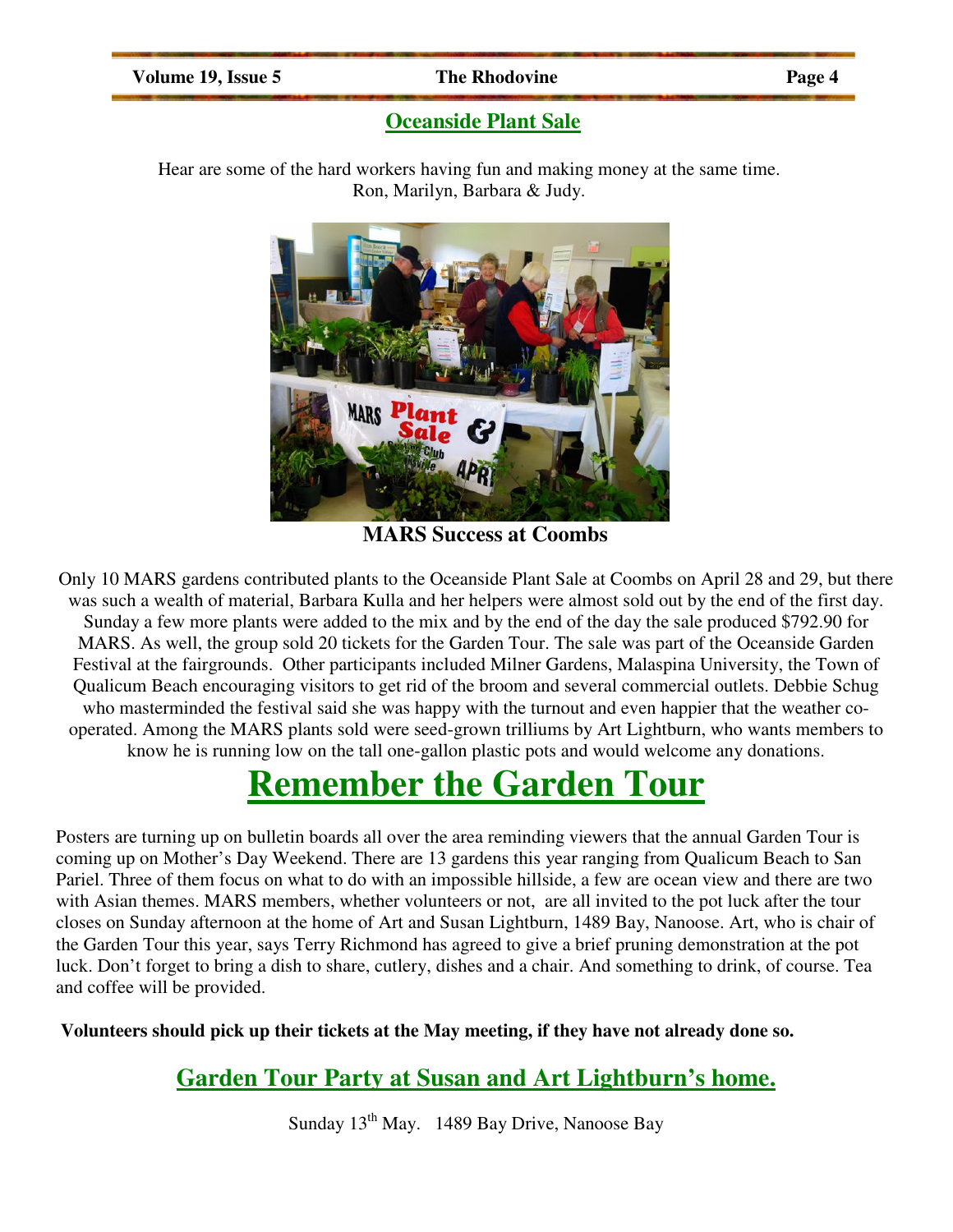**Volume 19, Issue 5 The Rhodovine Page 5** 

### **GENERAL MEETING MINUTES**

**April 11, 2007.** 

**MEETING** called to order at 7:30 pm.

**WELCOME GUESTS**: Nancy Stevens

**MINUTES** of the last general meeting, March 14, 2007, were not taken. Very little in the way of business was dealt with in order to allow maximum time for the panel discussion on "Rhododendrons of all Seasons". **BUSINESS ARISING**: none.

### **CORRESPONDENCE**:

April 2007 Victoria Rhodo Club newsletter

March/April 2007 B.C. Council of Garden Clubs bulletin

**AUDIT REPORT**: Jim Greig said Tony's numbers are great. He reported that we broke even last year. He also thanked the executive.

**TREASURER'S REPORT**: Tony Ansdell gave the February 28 and March 31, 2007 financial reports and they were accepted. He also thanked Jim for the audit.

WAYS AND MEANS: Susan Lightburn. Tonight's door prize was Rhododendron 'Wardance'. The raffle prizes were Rhododendron 'Pink Cherub', Rhododendron 'Lem's 121', Trillium ovatum (donated by the Lightburns) and a 3 kg package of Norm Todd's rhodo fertilizer as a substitute prize.

**REFRESHMENTS**: Barbara Kulla: this evening's goodies were brought by Ann Robertson, Gerry and Richard Kuhn and Celsa Rasmussen.

**SUNSHINE**: Maria Bieberstein: no sunshine required this month.

**GARDEN TOUR:** May  $12^{th}$  and  $13^{th}$ , 2007. Art Lightburn said all the gardens are ready to go, as are the posters and tickets. He insisted everybody sign up on his volunteer board.

**TRUSS SHOW and SALE**: Bert Harding asked for lots more volunteers and a host for the after-show potluck dinner. His big message was "BRING TRUSSES".

**OCEANSIDE GARDEN SHOW**: Marilyn Dawson/Barbara Kulla. Volunteers and plants are needed for Saturday April 28<sup>th</sup> and Sunday the 29th. Please try to get plants to Coombs Fair Grounds by 9:00 AM Saturday.

**PETITION:** Ron McMaster brought a petition for Qualicum Beach Composting.

**MARS STUDENT AWARD**: Judy McMaster moved that "MARS offer a \$500 award for three consecutive years to a student who resides in District 69 or 70 and who is enrolled in the Horticultural Technician Program at Malaspina University-College. The student must have demonstrated academic achievement and proficiency in the field. Financial need may also be considered. The award is to be managed and administered by Malaspina's Scholarship and Awards Committee."

If MARS pledges the award for the three years, Malaspina will match it each year with a second \$500 award in our name.

The motion was seconded by Marilyn Dawson and passed.

**UCLUELET**: Terry Richmond took fertilizer (his own mix at his own expense) to the display rhodos in Ucluelet. This is his experimental mix which he hopes will reduce fungal diseases in addition to feeding the plants. He will be going back to Ucluelet May  $26<sup>th</sup>$  to the George Fraser Days with our MARS donation of \$100.

**MARS ELECTIONS**: Brenda Moore read off the list (so far) of nominees for the May meeting election of 2007/2008 executive. If there is anyone who would like to volunteer for the executive or nominate anybody else, please call Brenda at 752-5931 or see her at the beginning of the May meeting.

**THE BIG SHOWDOWN**: Joan Rich gave us an educational demo on how to choose, care for and spiff up rhodo trusses for this year's competition. She brought handouts giving all the details so members could have take-home references.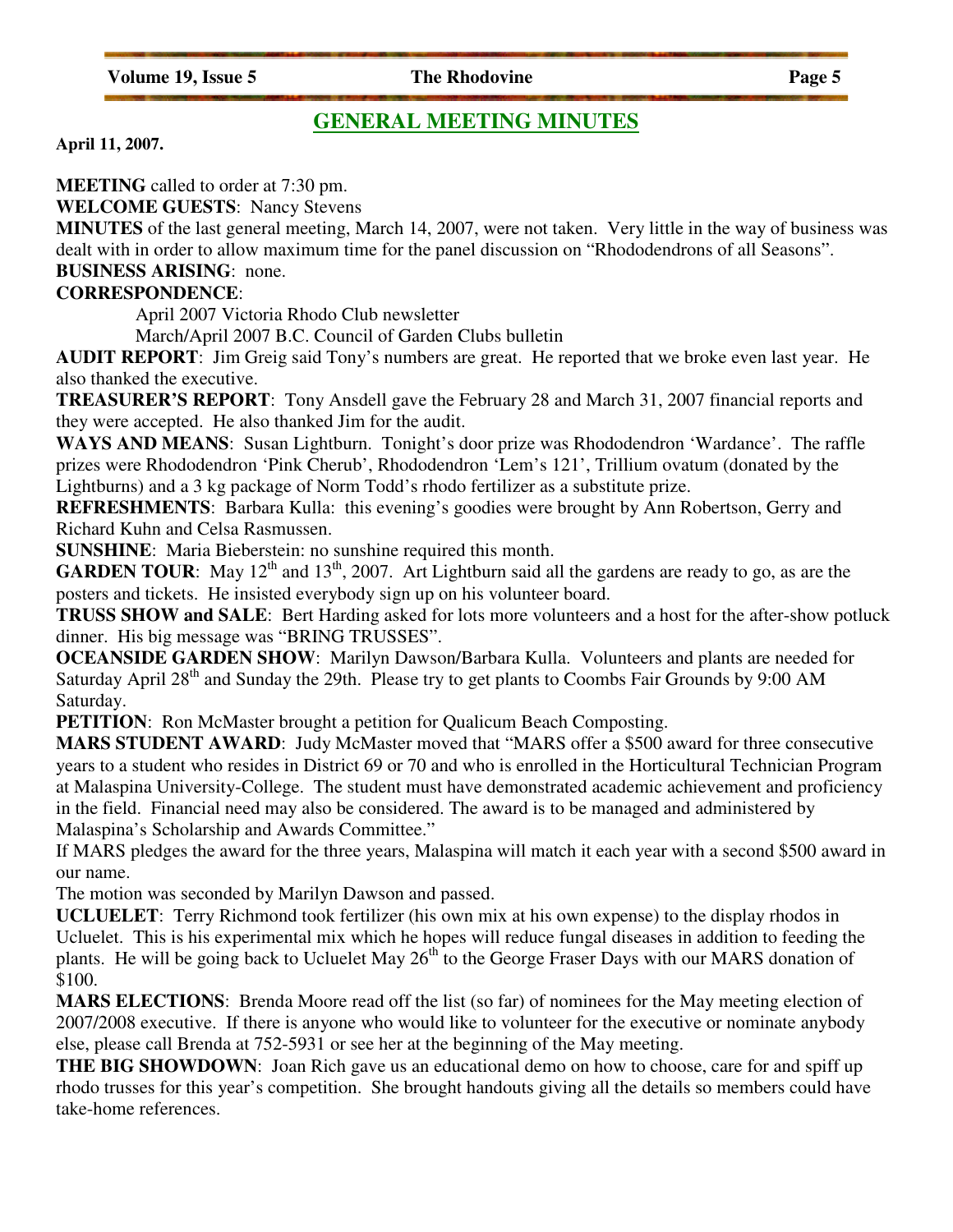### **NEW BUSINESS**:

- 1. For those that inquired, the long awaited Vireya book is now in our library. Thanks Glen.
- 2. Island Rhodo Species School Days: Art Lightburn gave a brief overview.
- 3. Milner Gardens: Geoff Ball will attend our May 9<sup>th</sup> general meeting and will offer Milner memberships to MARS members at the reduced price of \$15 per individual or \$25 per family. He will return to our March meetings each year after this to make the same offer. This is a good deal and it should encourage more people in the community to support Milner Gardens.
- 4. Rhododendron of the Year Program: We will not be participating this year because it is too late (MARS results would have to be in by May  $1<sup>st</sup>$ ). We will try to do it next year.

**GUEST SPEAKER**: Tonight's guest speaker was Carol Dancer. She is a horticultural consultant with the Government House volunteer gardener program in Victoria. She gave us a super slide show and history of the Govt. House gardens and encouraged everyone to visit them.

**DOOR PRIZE:** Sharon Kevis won Rhododendron 'Wardance'.

**RAFFLE**: Winners were Bert Harding, Carol Hansen and Ann De Brincat

**MEETING ADJOURNED**: 9:45 pm.

**DATES TO REMEMBER:** The next general meeting will be May 9, 2007 at 7:30 pm.

Secretary, Ann De Brincat President, Ron McMaster

**'Special invitation'**

# **Open Garden 10th 18th 25th June 3925 West Island Highway 10am-7.30pm**

Cindy and Lorne Hepting are inviting club members to visit their beautiful garden.

Drop in and enjoy a pleasant visit with the Heptings in their garden.

# **Morsels from MARS**

### **Terry's Tips**

- Fertilize as soon as you can up until the middle of June
- Dead Head and Prune at the same time

### **Pirie Bottles**

We ran out this year. Please start collecting any bottles that you have for your truss show next year.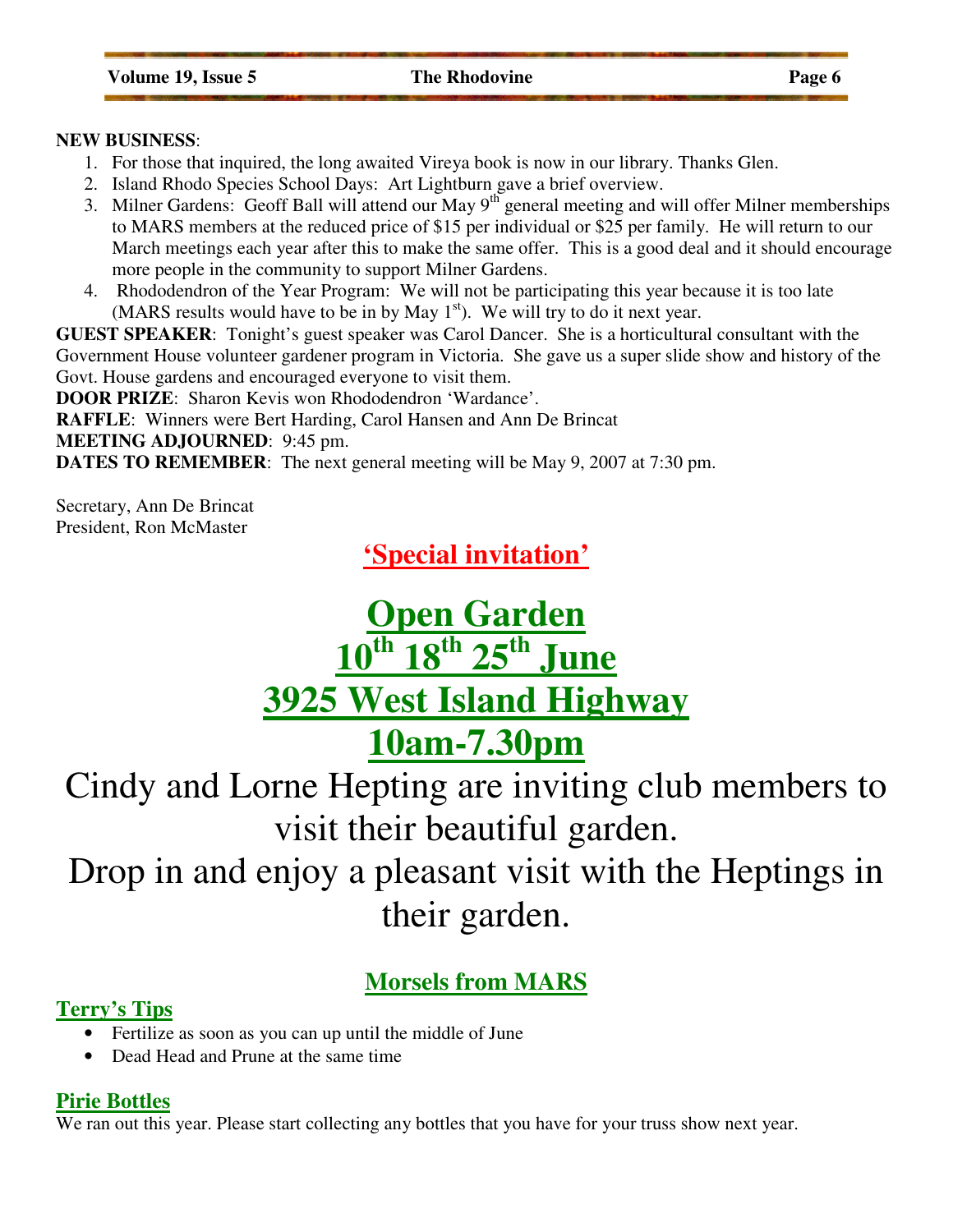### **TRUSS SHOW**

The WOW! factor was in full play Saturday when MARS opened its annual Rhodo Show and Plant Sale. Visitors were met with a blaze of color as they entered the Parksville Curling Club and many paused at the entryway to take it all in. Chairman Bert Harding and his expanded crew did a great job of setting up and taking down and MARS members came through with a huge number of trusses. So huge that all the little green bottles were used up and some exhibitors were forced to using brown beer bottles. The rhodo display even brought favorable comment from Judge Chris Southwick, who was also a judge last year. A "much-improved show and display", she wrote in her comments.

The cash registers were kept busy and Tony Ansdell reports business was about 20 per cent better than last year. Door prize tickets sold briskly with a lot of interest shown in the grand prize, a huge rhodo, Bernard's Cross, from Vic Vickers' old house on Pintail. It was eventually won by Debbie Schug, who drew her own ticket. All the prizes were donated by businesses in the area. Another winner, Chris Southwick took home the set of ceramic pots donated by Thrifty Foods.

Although the day was chilly, and the rink even cooler, a good number of volunteers found the energy to drive to Nanoose and take a potluck dish to the home of Al and Maria Bieberstein for a fun evening.



Party host's Marie & Al with Ron making whoopee

**"A great day," declared Bert Harding. "Everyone came through beautifully, bringing in all those trusses and working hard to make things work."** 



The following quote is from a vendor at our plant sale, Sue Klapwijk from Surrey, in response to my request for constructive criticism from a vendor's point of view. We have had favourable comments before, but this

one is current (that is, 2007) and our members might like to see it printed in the Rhodovine.' Ron McMaster'

**'I had a wonderful time and am looking forward to your sale next year. The venue was excellent. With the drive through drop off and pick up and the shopping carts, plenty of room for people to just take their time and have a good look at everything, who could ask for more. I hope that your club fared well and that you can continue to support students.'** 

 **Sue Klapwijk Finlay's Rhododendrons, Surrey**